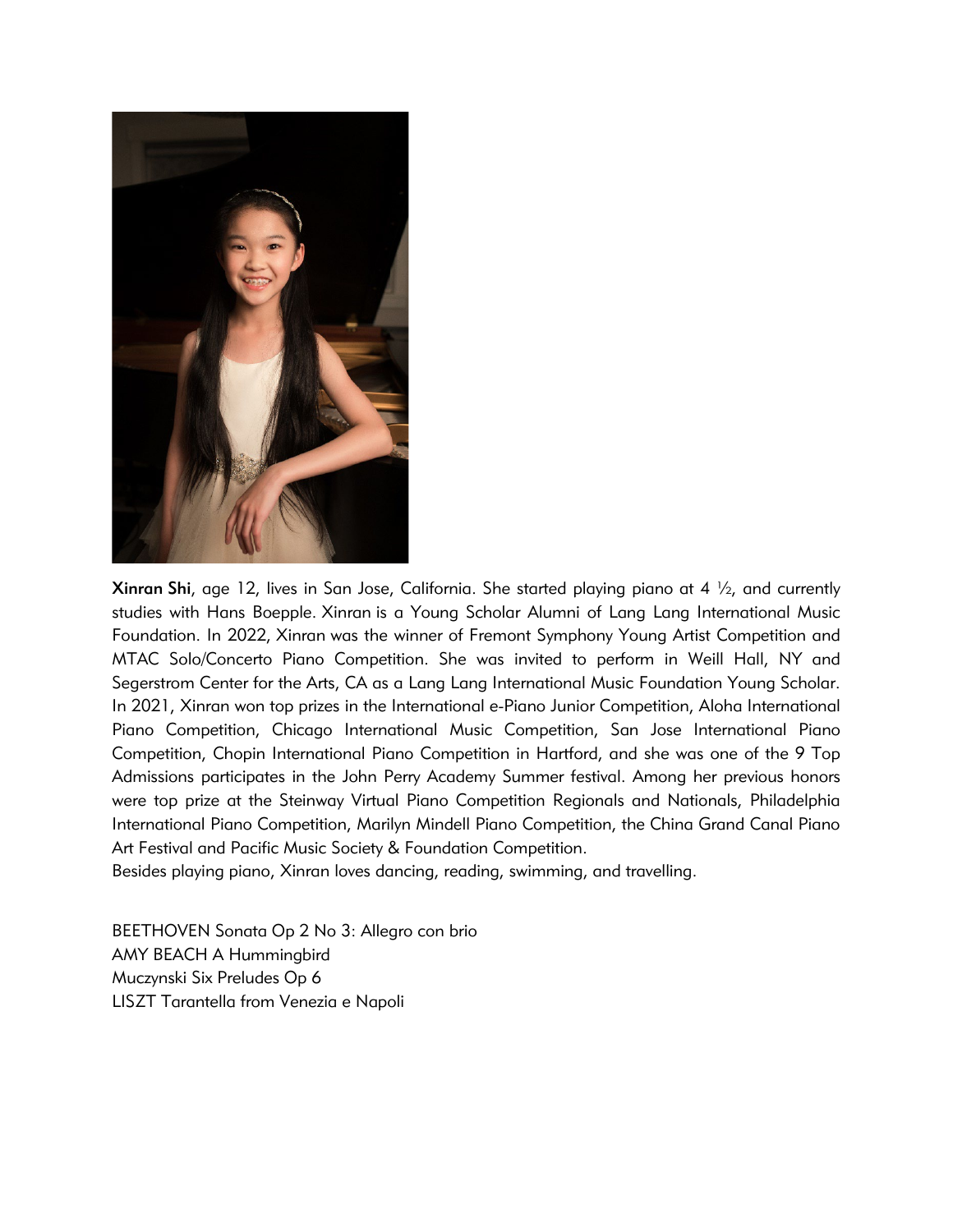

Yufei Cathy Chen, 14 years old, began her piano studies at the age of 4, she was admitted to the Juilliard School Pre-college in 2018. She studied under Professor Matti Raekallio, and later on with Dr. Yoheved Kaplinsky and Dr. Yiheng Yang.

She has won many competitions such as Steinway & Son's piano competition. She is also a Lang Lang Foundation Young Scholar 2022-24.

Beethoven: Sonata in F Major, Op.10 No.2 Liszt: Transcendental Etude no.5 Feux Follets Amy Beach: Op.15: 1. In Autumn Stravinsky: Petrushka: 1st and 2nd movements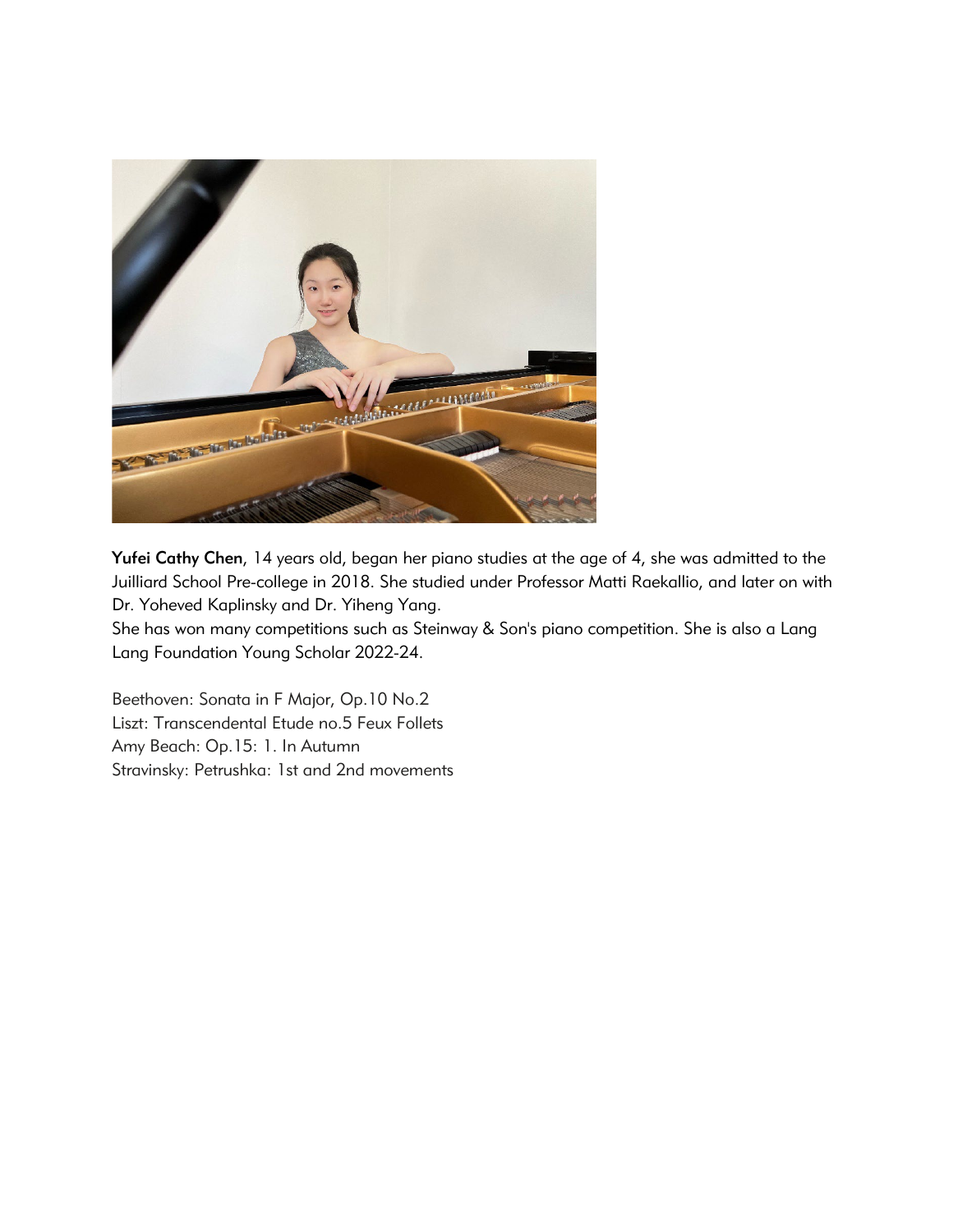

Brian Li, 14, started piano lessons at age 6. He has since won many awards from local, national, and international music competitions. He is currently studying with Dr. Sasha Starcevich, and he had previously worked with Ms. Donna Fishwick. He also takes lessons with Prof. Ilana Vered.

In 2018, Brian made his orchestral debut in Perugia, Italy, where he performed Beethoven Piano Concerto No. 1 with the Virtuosi Brunensis Orchestra. The following year, Brian performed Mendelssohn Concerto No. 1 with the Florence Conservatory Orchestra at Music Fest Perugia. He also performed Tchaikovsky Concerto No. 1 with the Philharmonia Northwest in Seattle in May 2022 as a winner of the 50th SYAMFA Concerto Competition.

Brian was the first prize and scholarship winner of the 2018 Crescendo International Competition. He was also the overall highest mark grand prize winner of 2018 Pacific International Youth Piano Competition. In 2019, Brian was awarded the first place in the Canadian Music Competition. He was also a prize winner of solo and concerto performances in the 2020 CDMF festival, KPU International Music Festival, and Pacific NW Piano Competition in Seattle. In 2021, Brian was chosen to represent the Vancouver Kiwanis Music Festival in the Provincial Excellence category (age 23 years and under) and won the 2nd Prize at the Performing Arts Provincial Festival. Brian won the Gold Medal in 2021 Vancouver International Music Competition. He was also the Gold Medal winner in the Chopin NW Piano Competition in Seattle for both 2021 and 2022. He was the Overall Prize winner of the 2021 Steinway Piano Competition Canada and the First Grand Prize winner of 2021 Chicago International Music Competition.

When Brian is not playing the piano, he enjoys reading, writing, drawing, and playing the violin and recorder. His many poems and pieces of flash fiction have been published on international creative writing magazines such as the Hedgehog Literary Journal for Youth.

Beethoven Piano Sonata in F Major, Op. 10, No. 2: I. Allegro Schubert / F. Liszt : Schwanengesang, S. 560: No. 4 - Ständchen Four Sketches, Op. 15 No. 4 Fireflies by Amy Beach Chopin : Piano Sonata No.2 in B-Flat Minor, Op. 35: I. Grave - Doppio movimento Prokofiev: Piano Sonata No. 6 in A Major, Op. 82: IV. Vivace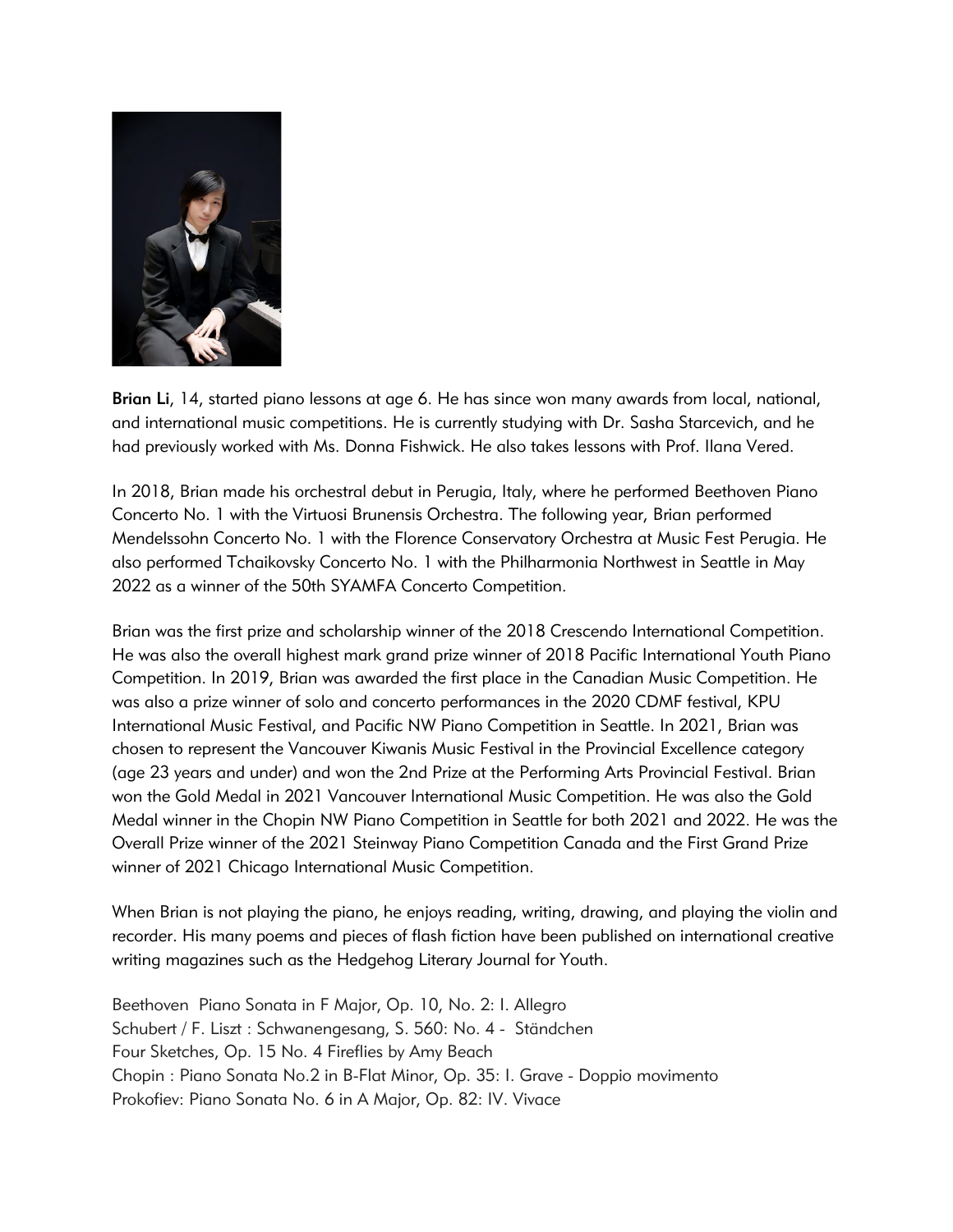

Jerry Chang, 14, lives in St Louis, Missouri, is an 8th grader at the John Burroughs School. He currently studies piano with Dr. Zena Ilyashov and Dr. Sasha Starcevich.

Jerry has competed and won top prizes in many competitions, including winner of MTNA Missouri State Piano Competition junior division and Alternate of west-central division, first prize of Chopin International Piano Competition at Hartford, first prize of Young Artist I category and Grand Prize finalist of Chicago International Music Competition, Gold Medal of Steinway Junior Piano Competition, St. Louis division, second prize Paderewski International Piano Competition Junior Category, and third prize at the Kaufman Music Center International Youth Piano Competition Junior I division. Jerry was also selected as the co-winner of the Artist Presentation Society.

Jerry has performed with the Alton Symphony Orchestra in Illinois, the Virtuosi Brunensis Orchestra in Italy, and the Metropolitan Orchestra of St. Louis. Jerry first performed on NPR's "From the Top" at age 10 in Boston. In 2020, he appeared multiple times on "From the Top" Daily Joy programs and later performed a solo virtual mini-concert with the program. In 2021, Jerry was featured on NPR's" Tiny Desk(Home) Concert" as one of the four students in the nation. Jerry's performances were also featured on Radio Arts Foundation-St. Louis Classic 107.3, St. Louis Public Radio, World Piano Teachers Association USA-Missouri, and WXQR New York Classic Radio Station. Jerry is selected as one of the soloists for the Back to Bach national association. He has also taken master classes from renowned musicians and attended selective summer music camps.

Outside of concert halls, Jerry enjoys spreading the joy of music with the community and frequently volunteers at culture festivals. Jerry likes math and science. He is also a multi-sport athlete and enjoys playing many sports, especially soccer and tennis.

Mozart: Sonata in B-flat major, K.333, Allegro Chopin: Ballade No.1 in G minor, Op.23 Chopin: Nocturne Op.62 No.2 in E major Beach : "A Hummingbird" Op.128 No.3 Debussy: Pour le piano III. Toccata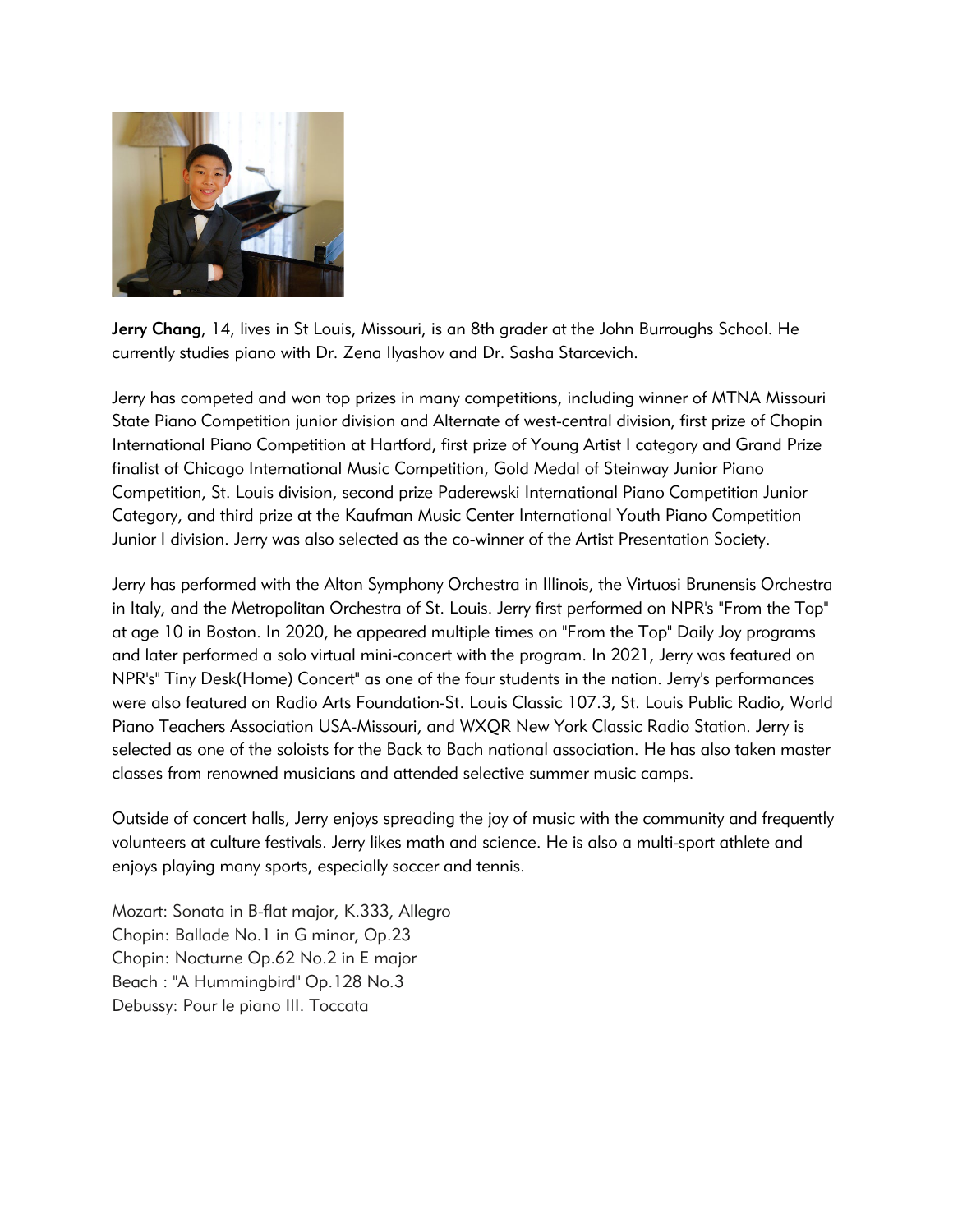

Sophia Shao, fourteen, has been studying with Natela Mchedlishvili since enrolling in Special Music School at the age of five. Sophia is a prizewinner of several regional and international competitions. In 2021, she won the Absolute Prize and the Young Talent Award in Category A of the International Franz Liszt Center Piano Competition. She is the Grand Prize Winner of the 22nd New York Music Competition in 2019, and was awarded a Certificate of Special Congressional Recognition. She also won first prize in the 2017 and 2019 Cremona International Music Competition, first place in the 2018 Steinway & Sons New York Piano Competition, first prize in the 2016 and 2018 International Grande Music Competition, and first prize in the 2017 Kaufman Music Center International Youth Piano Competition.

In 2021, she passed the preliminary round of the International Tchaikovsky Competition for Young Musicians, and will participate in the semifinals in the future. Sophia has performed in various esteemed venues, including Weill Recital Hall at Carnegie Hall, Merkin Hall, and the Violin Museum in Cremona, Italy. In addition to playing the piano, Sophia loves to sing, dance, draw, and songwrite. She enjoys academic work and swimming in her free time.

Repertoire: Mozart: Piano Sonata No. 13 in B-flat major, K. 333, 1. Allegro Beach: "A Hummingbird" Op. 128, No. 3 Chopin: Ballade No. 2 Kabalevsky: Rondo Op. 59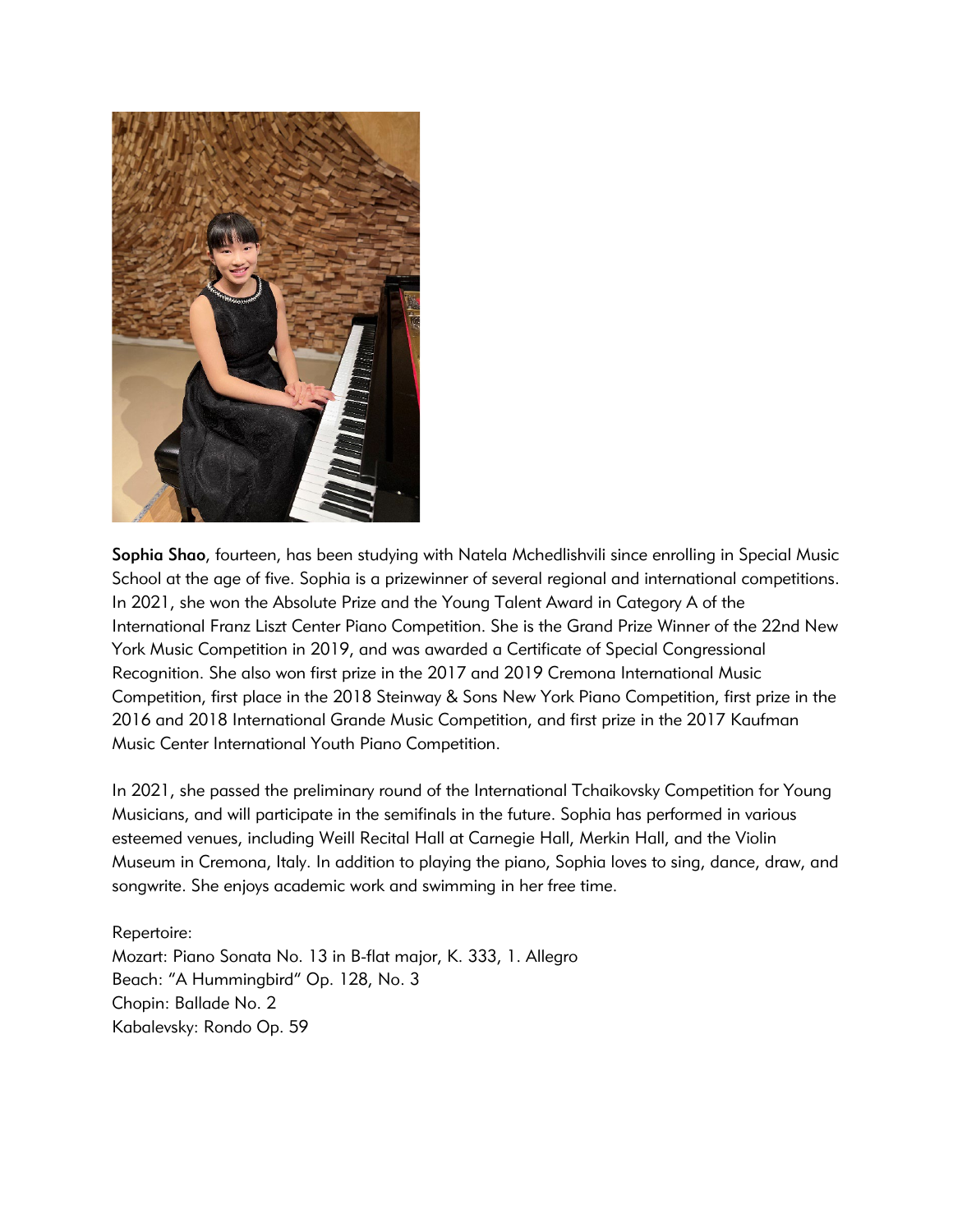

Cobie Buckmire, age thirteen, started studying piano at age four and a half with Dr. Jing Yang. Since 2017, Cobie has been studying piano performance at the Special Music School with Ms. Irina Morozova. Just recently, Cobie performed at Weill Hall in Carnegie Hall as a result of winning the first prize in the Rondo Vanguard Music Competition. The same year, Cobie was awarded the grand prize at the National League of Performing Arts. Inc. Cobie has been the first prize winner of the Chopin International Piano Competition in Hartford CT, and in the NYC Queens International Competition. He has also won first prize in Vivo International Music Competition and was awarded the Bronze medal during the winners' concert at Merkin Hall at Kaufman Music Center. In June 2019 Cobie won second prize in the Kaufman Music Center International Youth Piano Competition. Cobie is studying Italian, and he loves to play Chess and spend time with his golden retriever. Cobie has contributed to the creation of the book "Who is Florence Price?", written by the Special Music School Middle School, which has been internationally published. Cobie apart from performing and studying piano, and classical music, is passionate about civil rights and social justice.

Liszt Hungarian Rhapsody #6, S.244/6 Clementi Sonata in D Major, op 40 #3 -I - Molto Adagio - Allegro Lopez-Gavilan Suite for piano II - Toccata de guitarra Shostakovich Prelude and Fugue in E Major, op87 no9 Rimsky-Korsakov/G. Cziffra Flight of the Bumblebee